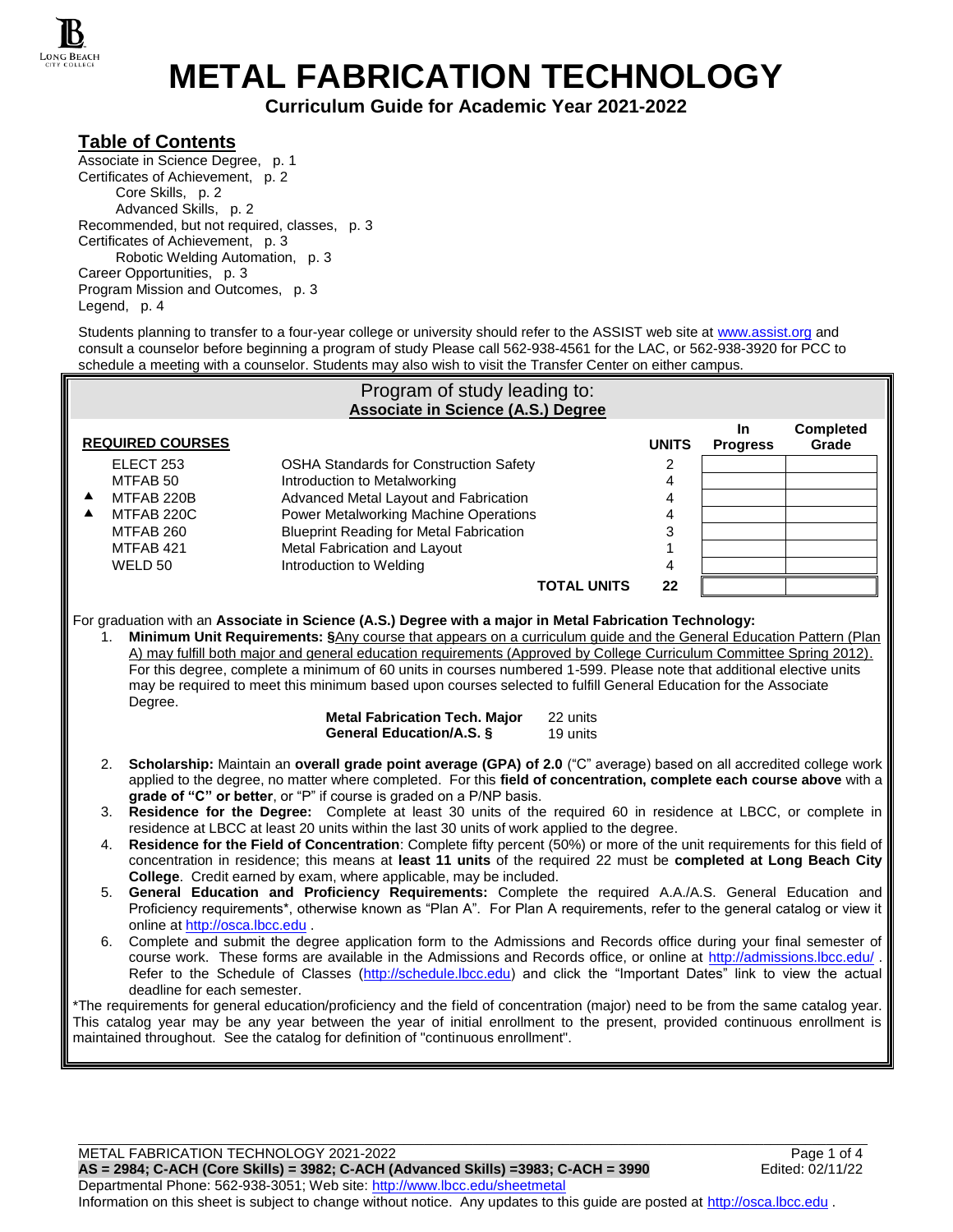# Program of study leading to: **Certificates of Achievement**

*Certificate: Core Skills 3982*

|   | <b>REQUIRED COURSES</b>           |                                                                                          | <b>UNITS</b>            | In<br><b>Progress</b> | Completed<br>Grade |
|---|-----------------------------------|------------------------------------------------------------------------------------------|-------------------------|-----------------------|--------------------|
|   | MTFAB <sub>50</sub>               | Introduction to Metalworking                                                             | 4                       |                       |                    |
|   | ELECT 202                         | <b>Electrical Mathematics</b>                                                            | 3                       |                       |                    |
|   | ELECT 253                         | <b>OSHA Standards for Construction Safety</b>                                            | $\overline{2}$          |                       |                    |
| ▲ | MTFAB 220C                        | Power Metalworking Machine Operations                                                    | 4                       |                       |                    |
|   | MTFAB 260                         | <b>Blueprint Reading for Metal Fabrication</b>                                           | 3                       |                       |                    |
|   | MTFAB 421                         | Metal Fabrication and Layout                                                             | 1                       |                       |                    |
|   | WELD 50                           | Introduction to Welding                                                                  | 4                       |                       |                    |
|   | CONST 205                         | <b>Forklift Fundamentals</b>                                                             | $.5\,$                  |                       |                    |
|   |                                   | <b>TOTAL UNITS</b>                                                                       | 21.5                    |                       |                    |
|   | Certificate: Advanced Skills 3983 |                                                                                          |                         | <b>In</b>             | <b>Completed</b>   |
|   |                                   | <b>REQUIRED (Complete Required + One (1) area of Emphasis)</b>                           | <b>UNITS</b>            | <b>Progress</b>       | Grade              |
|   | MTFAB <sub>50</sub>               | Introduction to Metalworking                                                             | 4                       |                       |                    |
|   | ELECT 202                         | <b>Electrical Mathematics</b>                                                            | 3                       |                       |                    |
|   | ELECT 253                         | <b>OSHA Standards for Construction Safety</b>                                            | 2                       |                       |                    |
| ▲ | MTFAB 220C                        | Power Metalworking Machine Operations                                                    | 4                       |                       |                    |
|   | MTFAB 260                         | <b>Blueprint Reading for Metal Fabrication</b>                                           | 3                       |                       |                    |
|   | MTFAB 421                         | Metal Fabrication and Layout                                                             | 1                       |                       |                    |
|   | WELD 50                           | Introduction to Welding                                                                  | 4                       |                       |                    |
|   | <b>CONST 205</b>                  | <b>Forklift Fundamentals</b>                                                             | $.5\,$                  |                       |                    |
|   |                                   | SELECT (1) one of the following areas of emphasis:                                       |                         |                       |                    |
|   |                                   | Advanced Metal Fabrication and Layout Skills - Complete a minimum of 15 units            |                         |                       |                    |
| ▲ | MTFAB 220B                        | Advanced Metal Layout and Fabrication                                                    | 4                       |                       |                    |
| ▲ | MTFAB 220D                        | <b>CNC</b> Metal Fabrication Systems                                                     | 4                       |                       |                    |
|   | MTFAB 270                         | Metallurgy                                                                               | 3                       |                       |                    |
|   | DRAFT 201                         | Introduction to Drafting                                                                 | 4                       |                       |                    |
|   |                                   | Advanced Metal Fabrication and Arc Welding Skills - Complete a minimum of 13 units       |                         |                       |                    |
|   | <b>WELD 212</b>                   | ARC Welding and Fabrication                                                              | 4                       |                       |                    |
|   | <b>WELD 413</b>                   | SMAW Flat/Horz Groove Welds with Backing                                                 | 2                       |                       |                    |
|   | WELD 414                          | SMAW Vert & OV/HD Grv Welds w/ Backing                                                   | 2                       |                       |                    |
|   | <b>WELD 415</b>                   | SMAW Flat/Horz Open Root Groove Welds                                                    | 2                       |                       |                    |
|   | WELD 416                          | SMAW Vert & OV/HD Open Root Groove Welds OR                                              | $\overline{2}$          |                       |                    |
|   | <b>WELD 221</b>                   | Arc Structural Certification OR                                                          | 3                       |                       |                    |
|   | MTFAB 270                         | Metallurgy                                                                               | 3                       |                       |                    |
|   |                                   |                                                                                          |                         |                       |                    |
|   |                                   | Advanced Metal Fabrication and Inert Gas Welding Skills - Complete a minimum of 13 units |                         |                       |                    |
|   | <b>WELD 214</b>                   | Introduction to Gas Tungsten Arc Welding                                                 | 4                       |                       |                    |
|   | <b>WELD 213</b>                   | Introduction to Semi-Automatic Welding                                                   | 4                       |                       |                    |
|   | <b>WELD 480</b>                   | Welding (Inert Gas)                                                                      | 2                       |                       |                    |
|   | <b>WELD 482</b>                   | Gas Tungsten Arc Welding Basic Joints                                                    | 2                       |                       |                    |
|   | <b>WELD 483</b>                   | Gas Metal Arc/Flux Core Arc Welding                                                      | $\overline{\mathbf{c}}$ |                       |                    |
|   | <b>WELD 221</b>                   | <b>Arc Structural Certification</b>                                                      | 3                       |                       |                    |
|   | MTFAB 270                         | Metallurgy                                                                               | 3                       |                       |                    |
|   |                                   | <b>TOTAL UNITS</b>                                                                       | 34.5-36.5               |                       |                    |
|   |                                   | See the section below for RECOMMENDED courses.                                           |                         |                       |                    |
|   |                                   |                                                                                          |                         |                       |                    |

For graduation with a **Metal Fabrication Technology (Core Skills or Advanced Skills) Certificate of Achievement:** 1. Complete each of the **REQUIRED COURSES** listed above with a **minimum grade of "C",** or better, or "P" if course is

\_\_\_\_\_\_\_\_\_\_\_\_\_\_\_\_\_\_\_\_\_\_\_\_\_\_\_\_\_\_\_\_\_\_\_\_\_\_\_\_\_\_\_\_\_\_\_\_\_\_\_\_\_\_\_\_\_\_\_\_\_\_\_\_\_\_\_\_\_\_\_\_\_\_\_\_\_\_\_\_\_\_\_\_\_\_\_\_\_\_\_\_\_\_\_\_\_\_\_\_\_\_\_\_\_\_\_\_\_\_\_\_\_\_ METAL FABRICATION TECHNOLOGY 2021-2022<br>AS = 2984; C-ACH (Core Skills) = 3982; C-ACH (Advanced Skills) =3983; C-ACH = 3990 Edited: 02/11/22 AS = 2984; C-ACH (Core Skills) = 3982; C-ACH (Advanced Skills) =3983; C-ACH = 3990 Departmental Phone: 562-938-3051; Web site: [http://www.lbcc.edu/sheetmetal](http://sheetmetal.lbcc.edu/) Information on this sheet is subject to change without notice. Any updates to this guide are posted at [http://osca.lbcc.edu](http://osca.lbcc.edu/).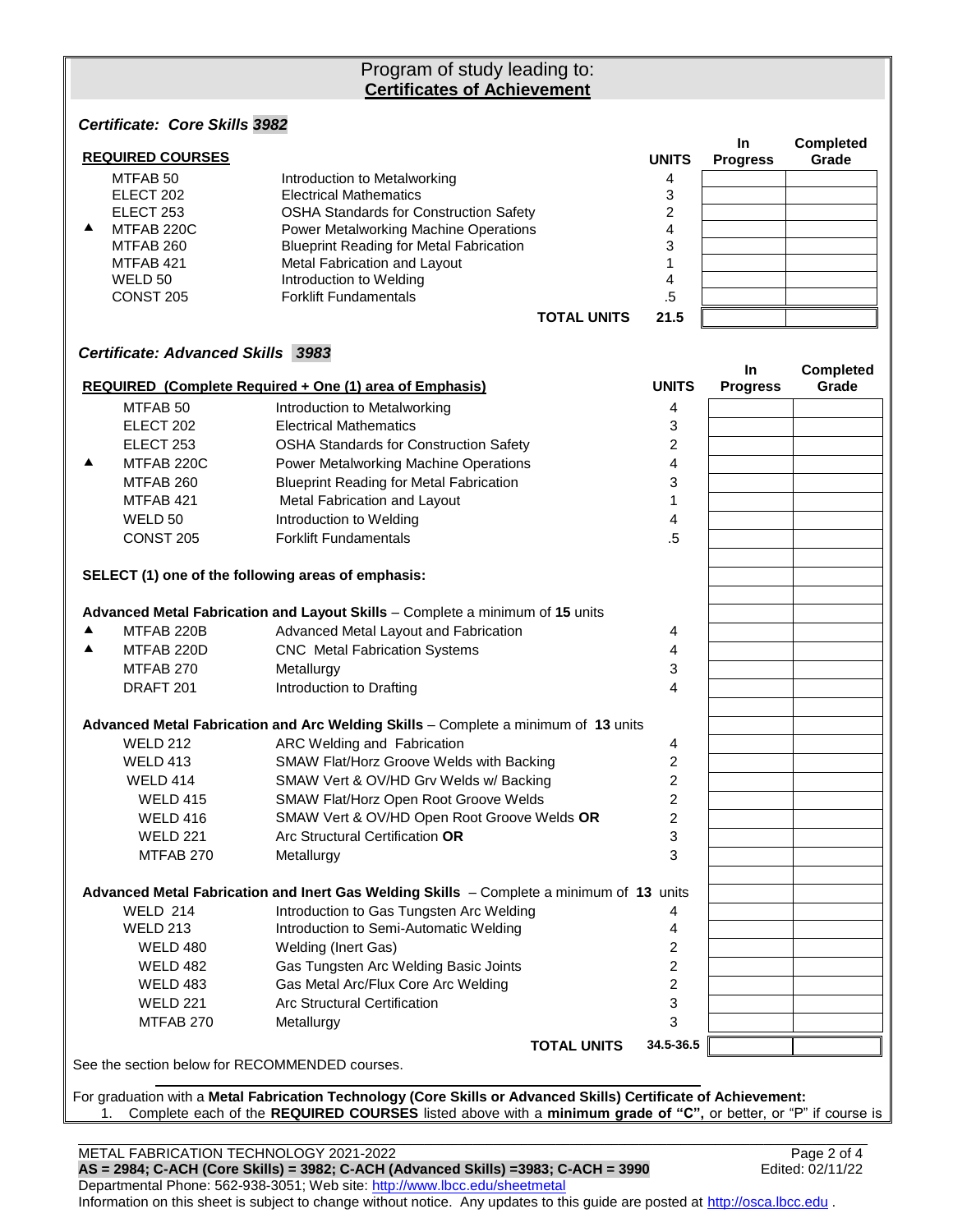graded on a P/NP basis**.**

2. Complete fifty percent (50%) or more of the unit requirements for this field of concentration in residence; this means: For the **Core Skills** Certificate, complete at **least 11 units** of the required 22 at **Long Beach City College**. For the **Advanced Skills** Certificate, complete at **least 17.5-18.5** of the required 32-37 at **Long Beach City College**. Credit earned by exam, where applicable, may be included.

Complete and submit the certificate application form to the Admissions and Records office during your final semester of course work. These forms are available in the Admissions and Records office, or online at<http://admissions.lbcc.edu/> . Refer to the Schedule of Classes [\(http://schedule.lbcc.edu\)](http://schedule.lbcc.edu/) and click the "Important Dates" link to view the actual deadline for each semester.

#### For the **Core Skills Certificate**, the following courses are recommended, **BUT ARE NOT REQUIRED: RECOMMENDED but not required for the CORE SKILLS Certificate:**

| MTFAB 220D | <b>CNC Metal Fabrication Systems</b>     |  |  |
|------------|------------------------------------------|--|--|
| MTFAB 223  | Sheet Metal Duct Systems and Fabrication |  |  |
| MTFAB 421  | Metal Fabrication and Layout             |  |  |
| WELD 400   | Welding (General)                        |  |  |

# Program of study leading to: **Certificates of Achievement**

| Certificate: Robotic Welding Automation 3990 |                                                |                    |              |                 |                  |  |  |
|----------------------------------------------|------------------------------------------------|--------------------|--------------|-----------------|------------------|--|--|
| <b>REQUIRED COURSES</b>                      |                                                |                    |              | <b>In</b>       | <b>Completed</b> |  |  |
|                                              |                                                |                    | <b>UNITS</b> | <b>Progress</b> | Grade            |  |  |
| MTFAB 280                                    | Introduction to Robotic Welding                |                    | 2.5          |                 |                  |  |  |
| MTFAB 281                                    | Intermediate Robotic Welding                   |                    | 2.5          |                 |                  |  |  |
| WELD 50                                      | Introduction to Welding                        |                    | 4            |                 |                  |  |  |
| MTFAB 50                                     | Introduction to Metalworking                   |                    | 4            |                 |                  |  |  |
| MTFAB 260                                    | <b>Blueprint Reading for Metal Fabrication</b> |                    | 3            |                 |                  |  |  |
| MTFAB 270                                    | Metallurgy                                     |                    | 3            |                 |                  |  |  |
|                                              |                                                | <b>TOTAL UNITS</b> | 15           |                 |                  |  |  |

For graduation with a **Robotic Welding Automation Certificate of Achievement:**

- 1. Complete each of the **REQUIRED COURSES** listed above with a **minimum grade of "C",** or better, or "P" if course is graded on a P/NP basis**.**
- 2. Complete fifty percent (50%) or more of the unit requirements for this field of concentration in residence; this means: Students must complete at **least 9.5 units** of the required 19 at **Long Beach City College**. For the **Advanced Skills** Certificate, complete.

Complete and submit the certificate application form to the Admissions and Records office during your final semester of course work. These forms are available in the Admissions and Records office, or online at<http://admissions.lbcc.edu/> . Refer to the Schedule of Classes [\(http://schedule.lbcc.edu\)](http://schedule.lbcc.edu/) and click the "Important Dates" link to view the actual deadline for each semester.

#### **Career Opportunities**

This **Associate Degree** will prepare students for entry positions in sheet metal layout, fabrication and installation.

The **Core Skills Certificate of Achievement** will prepare students for an entry-level position as a trainee in sheet metal layout, fabrication and installation. The **Advanced Skills Certificate of Achievement** will prepare students for an entry-level position as a trainee in sheet metal layout, fabrication and installation. The Advanced Skills Certificate will place added emphasis on sheet metal CNC fabrication, drafting and duct system layout and in preparation for acceptance into the Sheet Metal Worker Apprenticeship Program.

# **Program Mission and Outcomes**

The Metal Fabrication Technology program's mission is to provide technical training to meet the demands of the industry and the needs of the individual to demonstrate entry-level skills necessary for employment.

Outcomes:

- Perform a common sheet metal layout and fabrication project.
- Perform common metal fabrication using power machinery to produce a fabrication project.
- Demonstrate the ability to read and interpret construction blueprints.

METAL FABRICATION TECHNOLOGY 2021-2022 **Page 3 of 4** 

**AS = 2984; C-ACH (Core Skills) = 3982; C-ACH (Advanced Skills) =3983; C-ACH = 3990** Edited: 02/11/22

Departmental Phone: 562-938-3051; Web site: [http://www.lbcc.edu/sheetmetal](http://sheetmetal.lbcc.edu/) Information on this sheet is subject to change without notice. Any updates to this guide are posted at [http://osca.lbcc.edu](http://osca.lbcc.edu/) .

\_\_\_\_\_\_\_\_\_\_\_\_\_\_\_\_\_\_\_\_\_\_\_\_\_\_\_\_\_\_\_\_\_\_\_\_\_\_\_\_\_\_\_\_\_\_\_\_\_\_\_\_\_\_\_\_\_\_\_\_\_\_\_\_\_\_\_\_\_\_\_\_\_\_\_\_\_\_\_\_\_\_\_\_\_\_\_\_\_\_\_\_\_\_\_\_\_\_\_\_\_\_\_\_\_\_\_\_\_\_\_\_\_\_